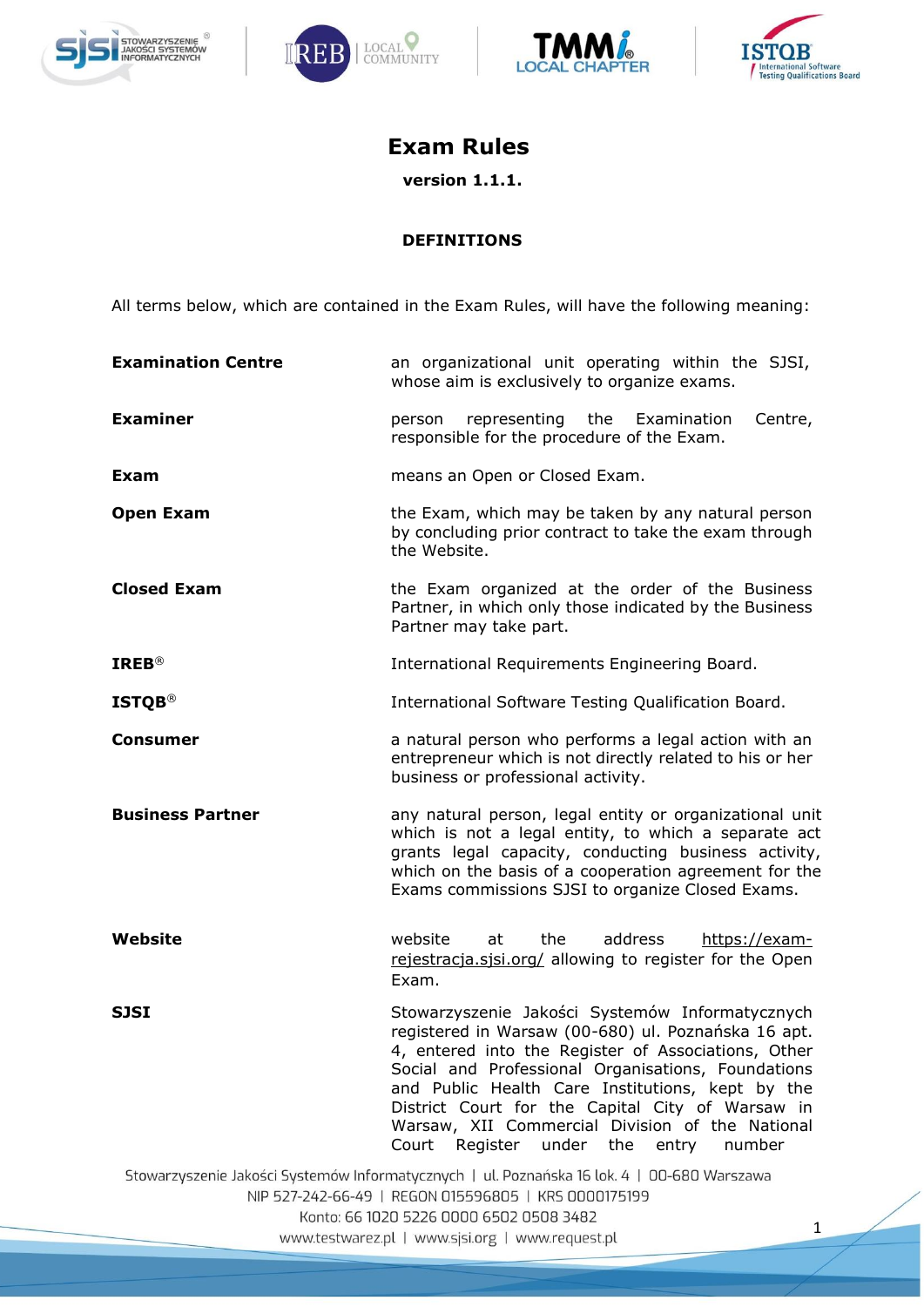







KRS 0000175199, with the tax number (NIP) 5272426649 and REGON No. 015596805.

**Exam Participant** the person taking the Exam.

### **I General Provisions**

#### **§ 1**

- 1. These Rules define the rules of conducting ISTQB® and IREB® Exams by the Examination Centre operating within the SJSI.
- 2. The provisions of these Rules apply both to Open and Closed Exams, subject to the provisions of the § 4, which applies only to Closed Exams.
- 3. Registration for Open Exams organized by SJSI is possible only for natural persons through the Website.
- 4. Registration for Closed Exams is possible only for Business Partners.

### **§ 2**

- 1. The Exams organized by the Examination Centre consist of testing the degree of mastery of issues related to software testing or requirements engineering, according to the type and level of the exam, whose guidelines have been widely accepted by the organizations: ISTQB® and IREB®.
- 2. The Exam takes place in the form provided for the type and level of the exam (a form of single and multiple-choice test).
- 3. Exams are conducted by Examiners with appropriate qualifications.

### **II Forms and types of exams offered by SJSI**

### **§ 3**

#### **Open Exams**

- 1. Open Exams are cyclically organized by SJSI as part of its statutory activity. The fixed date of the Exam is each time announced in the exam schedule available on the on the Website.
- 2. The Open Exam may be taken by a natural person of full age, who using the functionalities of the Website will register for the particular Exam of their choice.
- 3. The price of the Open Exam is always visible in the Website next to the given Exam.
- 4. The Open Exam is organized only at the dates and times indicated in the SJSI exam schedule.
- 5. Registration for the Exam is deemed to be equivalent to acceptance of these Exam Rules and of the Terms of Service for services provided by electronic means.
- 6. Some Exams organized by SJSI may be taken only after obtaining a lower-level certificate. In this case when ordering an exam, a scan of your lower-level certificatemust be submitted to SJSI. Until a scan of the certificate for the lowerlevel is provided, SJSI will not issue the participant with a certificate confirming the positive result of the higher-level Exam.

Stowarzyszenie Jakości Systemów Informatycznych | ul. Poznańska 16 lok. 4 | 00-680 Warszawa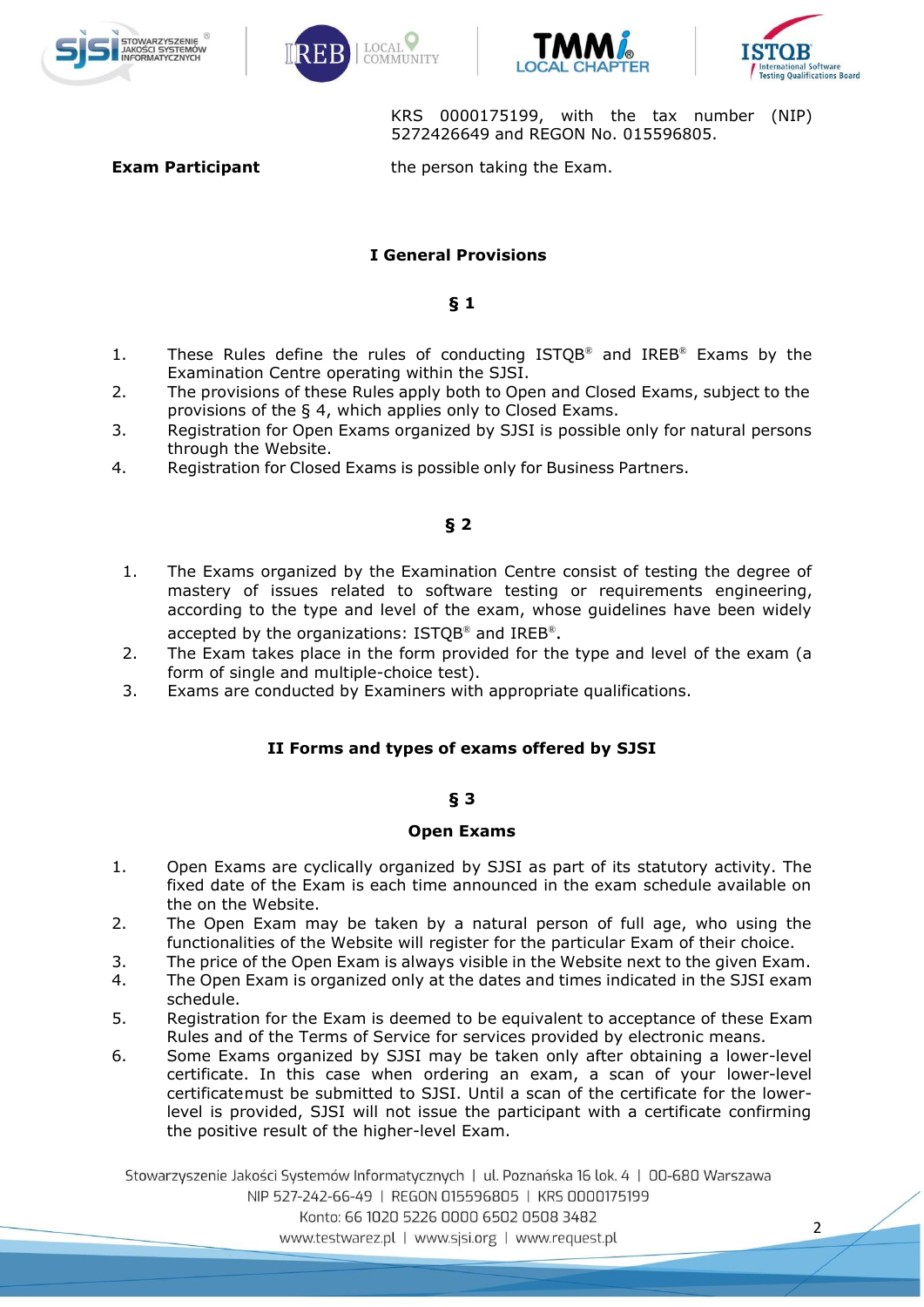







Open Exams are conducted in both paper and electronic form. The realization of the exam in an electronic form depends on the availability of ICT infrastructure. The decision as to how to conduct the Exam remains with the SJSI.

### **§ 4**

### **Closed Exams**

- 1. The Closed Exam is conducted exclusively at the request of a Business Partner who will register Exam Participants (in accordance with the rules of the established partnership) who will take the Closed Exam.
- 2. In order to organize the Closed Exam, which will be conducted at the time and place indicated by the Business Partner, it is necessary to make a reservation through the Website.
- 3. In order to make a reservation, the Business Partner is obliged to:
	- a) indicate the date of the Closed Exam to the Examination Centre,
	- b) indicate to the Examination Centre of the premises where the exam will be conducted,
	- c) indicate a contact person responsible for assisting in the conducting of the Closed Exam,
	- d) indicate the form of Closed Exam (electronic or paper) to the Examination Centre,
	- e) indicate the type and level of the Closed Exam.
- 4. Closed Exams may be conducted in both paper and electronic form. The decision on the form of the Closed Exam is made by the Business Partner, with the reservation that the realization of the Closed Exams in electronic form will depend on the availability of ICT infrastructure.
- 5. In the case of ordering the Closed Exam by the Business Partner in an electronic form, the Examination Centre is responsible to provide a sufficient number of computers (laptops) needed to conduct the Closed Exam.
- 6. A person designated by the Examination Centre or by the Examiner is authorized to verify whether the person ordering the Closed Exam has ensured the necessary conditions for the realization of the Closed Exam, including in particular whether the premises in which the Closed Exam is to be conducted meet the requirements set out in Attachment 1 to these Rules. In case of negative verification, the Closed Exam will not be conducted, and the Business Partner who registered for the Closed Exam will be charged a handling fee of PLN 5,000 gross.
- 7. In the case of failure to appear for the Closed Exam within the time limit set by the Business Partner, the Business Partner will be charged with the cost of participation in the Exam of all registered exam participants. An exception to the above rule is a situation in which less than six of the submitted Exam Participants appear for the Closed Exam - in this case the Business Partner will be charged with the fee for minimum 6 Exam Participants, despite the fact that fewer people took the Closed Exam.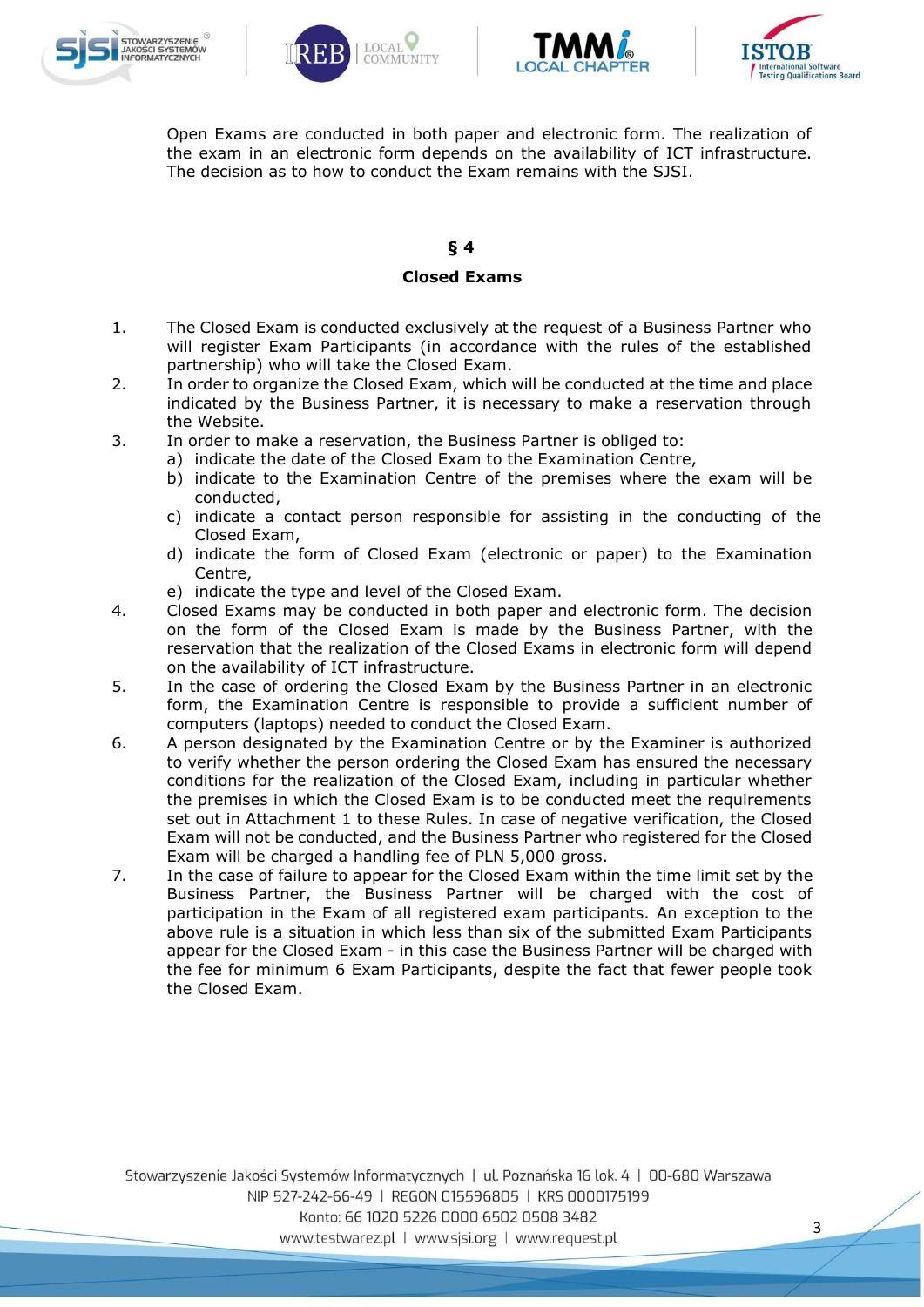







4

**§ 5**

#### **Types of Exams**

# **1. ISTQB**® **Foundation Level**

### **1.1. ISTQB**® **Certified Tester – Foundation Level v3.1.**

The examination is in the form of a single and multiple-choice test and consists of **40**  questions. You must select one correct answer out of four or two correct answers out of five. Each question is accompanied by a number of correct answers. For each question, the number of answers to be selected and the number of points to be earned are given. For the correct answer, the Exam Participant receives 1 point - a maximum of **40 points** can be obtained from the entire exam.

If you select wrong answers, you do not get negative points, the participant gets 0 points. For multiple-choice questions, you need to select two correct answers to get points.

The duration of the exam for both forms of the exam: electronic and written is **60 min**. or **75 min**. (when the language of the exam is not the natural language).

To pass the examination a minimum of **26** points is required (**65%** of the total number of points).

# **2. ISTQB**® **Agile Foundation Level**

### **2.1. ISTQB**® **Certified Tester – Agile Foundation Level – Agile Tester v1.0**

The examination is in the form of a single and multiple-choice test and consists of **40**  questions. You must select one correct answer out of four or two correct answers out of five. Each question is accompanied by a number of correct answers. For each question, the number of answers to be selected and the number of points to be earned are given. For the correct answer, the Exam Participant receives 1 point - a maximum of **40 points** can be obtained from the entire exam.

If you select wrong answers, you do not get negative points, the participant gets 0 points. For multiple-choice questions, you need to select two correct answers to get points.

The duration of the exam for both forms of the exam: electronic and written is **60 min**. or **75 min**. (when the language of the exam is not the natural language). To pass the examination a minimum of **26** points is required (**65%** of the total number of points).

# **3. ISTQB**® **Advanced Level**

### **3.1. ISTQB**® **Certified Tester – Advanced Level – Test Manager v2.0**

The examination is in the form of a single and multiple-choice test and consists of **65**  questions. You must select one correct answer out of four or two correct answers out of five. Each question is accompanied by a number of correct answers. For each question, the number of answers to be selected and the number of points to be earned are given. For the correct answer, the Exam Participant receives 1 point - a maximum of **115 points** can be obtained from the entire exam.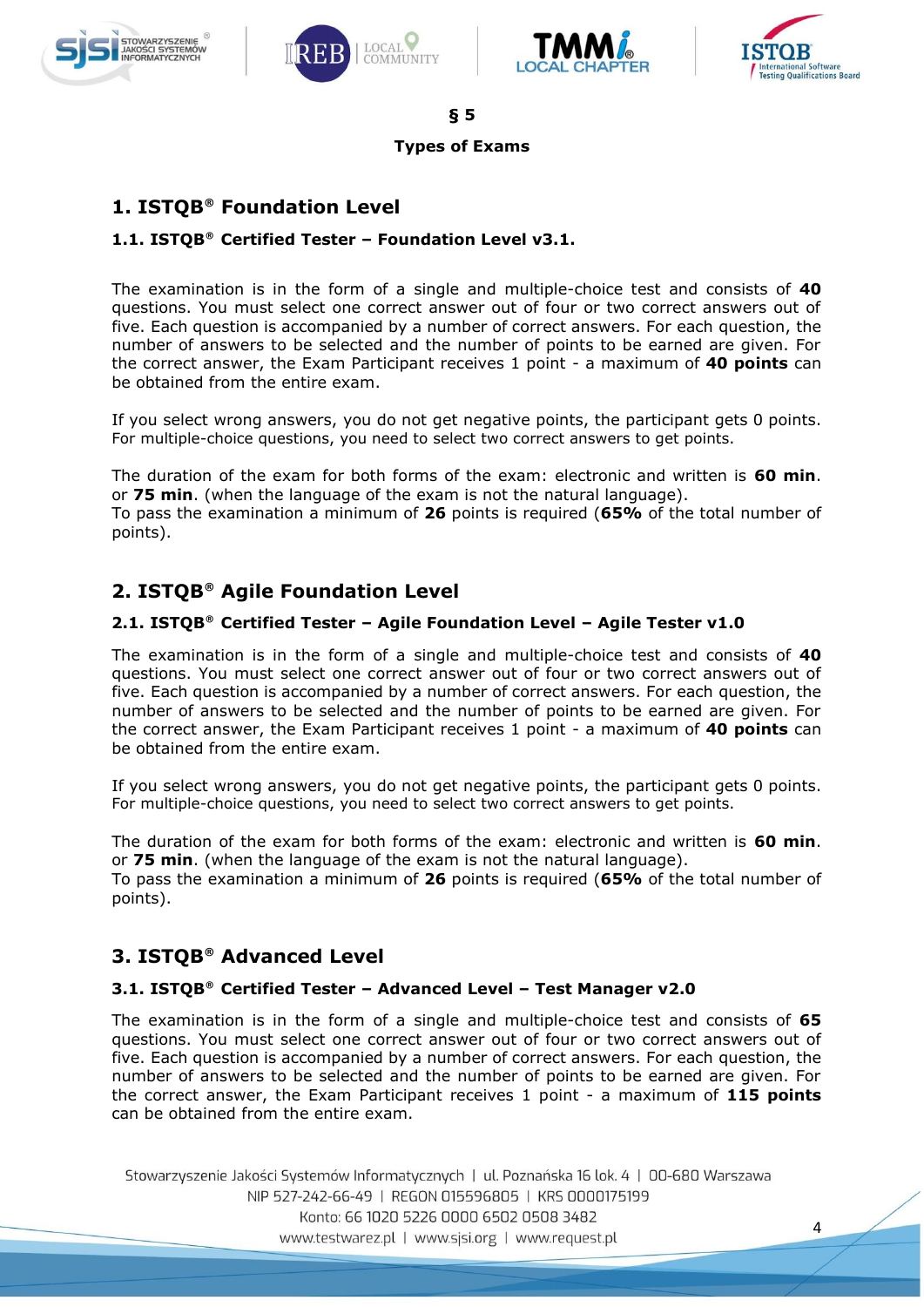







If you select wrong answers, you do not get negative points, the participant gets 0 points. For multiple-choice questions, you need to select two correct answers to get points.

The duration of the exam for both forms of the exam: electronic and written is **180 min**. or **225 min**. (when the language of the exam is not the natural language). To pass the examination a minimum of **75** points is required (**65%** of the total number of points).

### **3.2. ISTQB**® **Certified Tester – Advanced Level – Test Analyst v3.1.**

The examination is in the form of a single and multiple-choice test and consists of **40**  questions. You must select one correct answer out of four or two correct answers out of five. Each question is accompanied by a number of correct answers. For each question, the number of answers to be selected and the number of points to be earned are given. For the correct answer, the Exam Participant receives 1 point - a maximum of **80 points** can be obtained from the entire exam.

If you select wrong answers, you do not get negative points, the participant gets 0 points. For multiple-choice questions, you need to select two correct answers to get points.

The duration of the exam for both forms of the exam: electronic and written is **120 min**. or **150 min**. (when the language of the exam is not the natural language). To pass the examination a minimum of **52** points is required (**65%** of the total number of points).

### **3.3. ISTQB**® **Certified Tester – Advanced Level – Technical Test Analyst v4.0.**

The examination is in the form of a single and multiple-choice test and consists of **45**  questions. You must select one correct answer out of four or two correct answers out of five. Each question is accompanied by a number of correct answers. For each question, the number of answers to be selected and the number of points to be earned are given. For the correct answer, the Exam Participant receives 1 point - a maximum of **78 points** can be obtained from the entire exam.

If you select wrong answers, you do not get negative points, the participant gets 0 points. For multiple-choice questions, you need to select two correct answers to get points.

The duration of the exam for both forms of the exam: electronic and written is **120 min**. or **150 min**. (when the language of the exam is not the natural language). To pass the examination a minimum of **51** points is required (**65%** of the total number of points).

# **4. ISTQB**® **Agile Advanced Level**

### **4.1. ISTQB**® **Certified Tester – Agile Advanced Level – Agile Technical Tester v1.1**

The examination is in the form of a single and multiple-choice test and consists of **40**  questions. You must select one correct answer out of four or two correct answers out of five. Each question is accompanied by a number of correct answers. For each question, the number of answers to be selected and the number of points to be earned are given. For the correct answer, the Exam Participant receives 1 point - a maximum of **64 points** can be obtained from the entire exam.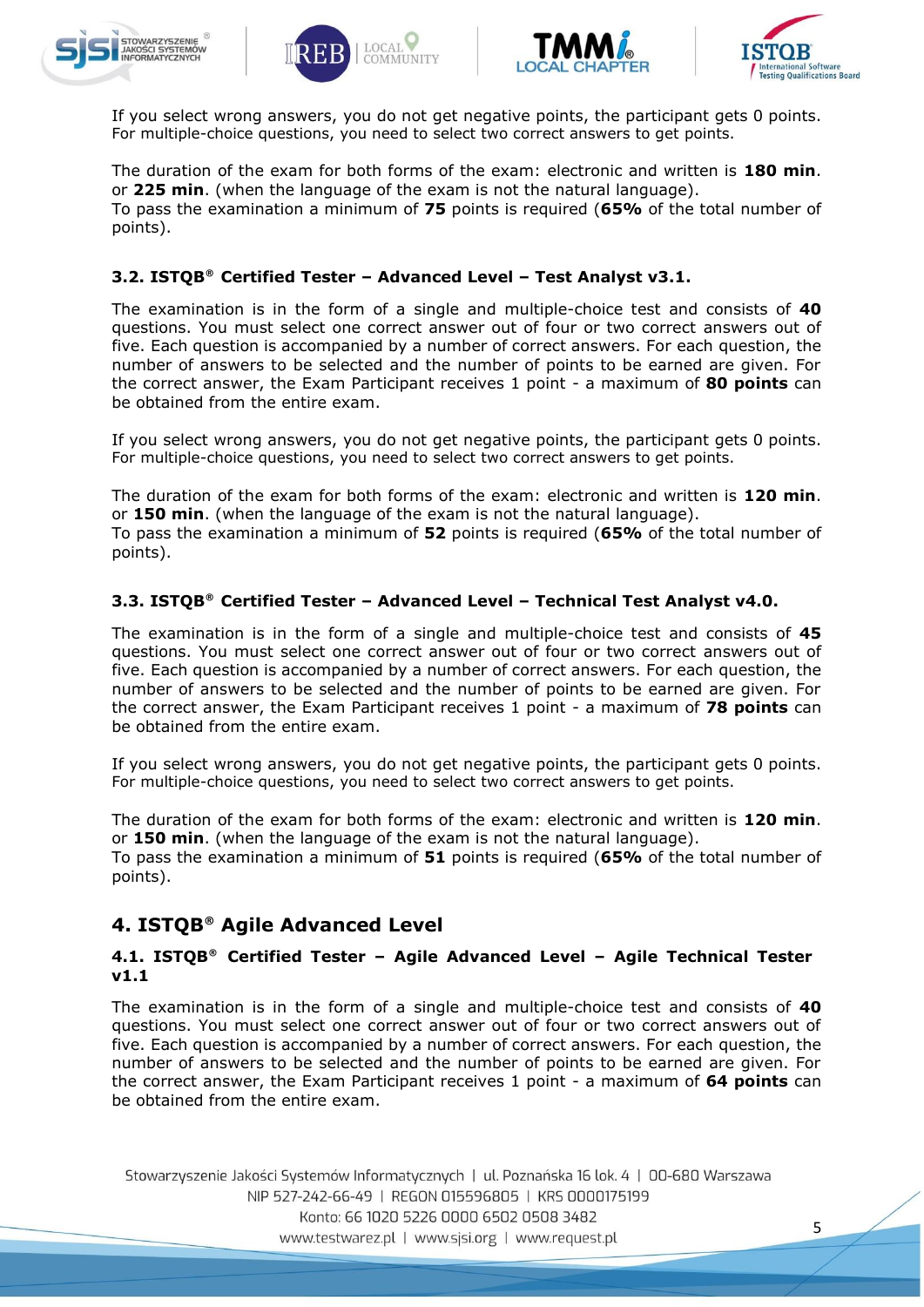







If you select wrong answers, you do not get negative points, the participant gets 0 points. For multiple-choice questions, you need to select two correct answers to get points.

The duration of the exam for both forms of the exam: electronic and written is **90 min**. or **113 min**. (when the language of the exam is not the natural language). To pass the examination a minimum of **42** points is required (**65%** of the total number of points).

# **5. ISTQB**® **Specialist**

### **5.1. ISTQB**® **Certified Tester – Test Automation Engineer v1.0**

The examination is in the form of a single and multiple-choice test and consists of **40**  questions. You must select one correct answer out of four or two correct answers out of five. Each question is accompanied by a number of correct answers. For each question, the number of answers to be selected and the number of points to be earned are given. For the correct answer, the Exam Participant receives 1 point - a maximum of **75 points** can be obtained from the entire exam.

If you select wrong answers, you do not get negative points, the participant gets 0 points. For multiple-choice questions, you need to select two correct answers to get points.

The duration of the exam for both forms of the exam: electronic and written is **90 min**. or **113 min**. (when the language of the exam is not the natural language).

To pass the examination a minimum of **49** points is required (**65%** of the total number of points).

### **5.2. ISTQB**® **Certified Tester – Acceptance Testing v1.0**

The examination is in the form of a single and multiple-choice test and consists of **40**  questions. You must select one correct answer out of four or two correct answers out of five. Each question is accompanied by a number of correct answers. For each question, the number of answers to be selected and the number of points to be earned are given. For the correct answer, the Exam Participant receives 1 point - a maximum of **40 points** can be obtained from the entire exam.

If you select wrong answers, you do not get negative points, the participant gets 0 points. For multiple-choice questions, you need to select two correct answers to get points.

The duration of the exam for both forms of the exam: electronic and written is **60 min**. or **75 min**. (when the language of the exam is not the natural language).

To pass the examination a minimum of **26** points is required (**65%** of the total number of points).

### **5.3. ISTQB**® **Certified Tester – Performance Testing v1.0**

The examination is in the form of a single and multiple-choice test and consists of **40**  questions. You must select one correct answer out of four or two correct answers out of five. Each question is accompanied by a number of correct answers. For each question, the number of answers to be selected and the number of points to be earned are given. For the correct answer, the Exam Participant receives 1 point - a maximum of **40 points** can be obtained from the entire exam.

If you select wrong answers, you do not get negative points, the participant gets 0 points. For multiple-choice questions, you need to select two correct answers to get points.

Stowarzyszenie Jakości Systemów Informatycznych | ul. Poznańska 16 lok. 4 | 00-680 Warszawa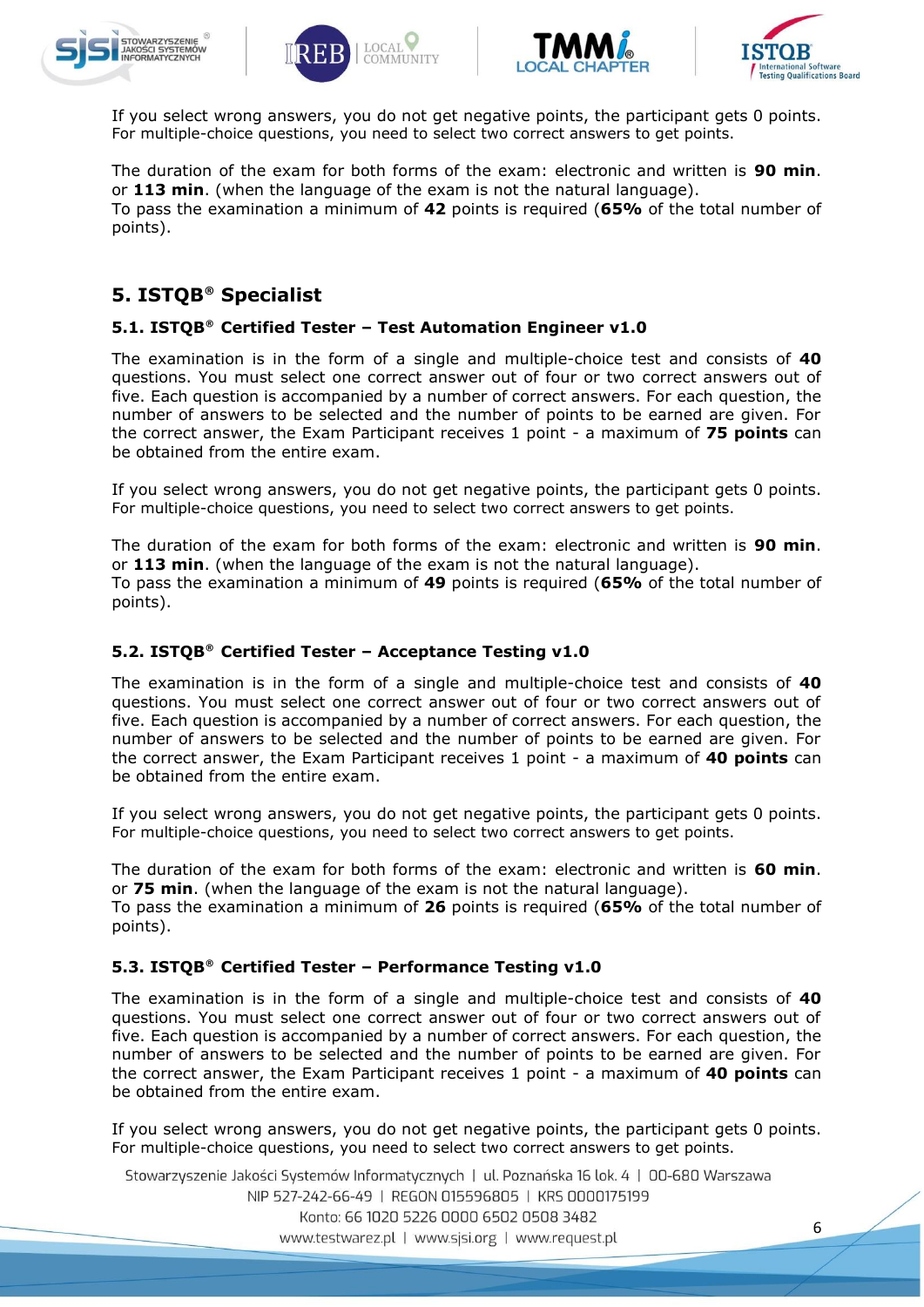







7

The duration of the exam for both forms of the exam: electronic and written is **90 min**. or **113 min**. (when the language of the exam is not the natural language). To pass the examination a minimum of **26** points is required (**65%** of the total number of points).

### **5.4. ISTQB**® **Certified Tester – Automotive Software Tester v2.0.2**

The examination is in the form of a single and multiple-choice test and consists of **40**  questions. You must select one correct answer out of four or two correct answers out of five. Each question is accompanied by a number of correct answers. For each question, the number of answers to be selected and the number of points to be earned are given. For the correct answer, the Exam Participant receives 1 point - a maximum of **40 points** can be obtained from the entire exam.

If you select wrong answers, you do not get negative points, the participant gets 0 points. For multiple-choice questions, you need to select two correct answers to get points.

The duration of the exam for both forms of the exam: electronic and written is **60 min**. or **75 min**. (when the language of the exam is not the natural language).

To pass the examination a minimum of **26** points is required (**65%** of the total number of points).

### **5.5. ISTQB**® **Certified Tester – AI Testing v1.0**

The examination is in the form of a single and multiple-choice test and consists of **40**  questions. You must select one correct answer out of four or two correct answers out of five. Each question is accompanied by a number of correct answers. For each question, the number of answers to be selected and the number of points to be earned are given. For the correct answer, the Exam Participant receives 1 point - a maximum of **47 points** can be obtained from the entire exam.

If you select wrong answers, you do not get negative points, the participant gets 0 points. For multiple-choice questions, you need to select two correct answers to get points.

The duration of the exam for both forms of the exam: electronic and written is **60 min**. or **75 min**. (when the language of the exam is not the natural language). To pass the examination a minimum of **31** points is required (**65%** of the total number of points).

### **5.6. ISTQB**® **Certified Tester – Mobile Application Testing v1.0**

The examination is in the form of a single and multiple-choice test and consists of **40**  questions. You must select one correct answer out of four or two correct answers out of five. Each question is accompanied by a number of correct answers. For each question, the number of answers to be selected and the number of points to be earned are given. For the correct answer, the Exam Participant receives 1 point - a maximum of **40 points** can be obtained from the entire exam.

If you select wrong answers, you do not get negative points, the participant gets 0 points. For multiple-choice questions, you need to select two correct answers to get points.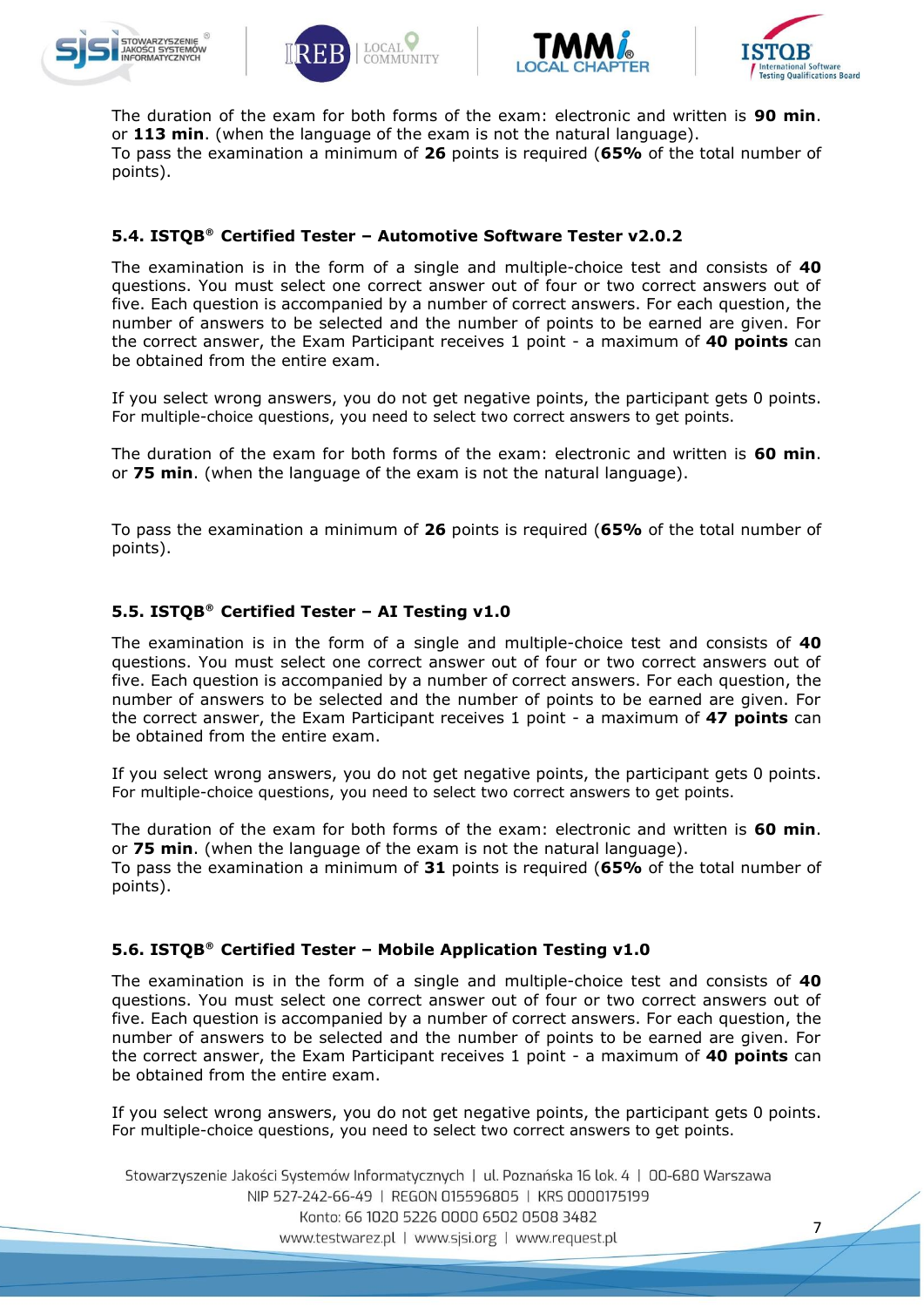







The duration of the exam for both forms of the exam: electronic and written is **60 min**. or **75 min**. (when the language of the exam is not the natural language). To pass the examination a minimum of **26** points is required (**65%** of the total number of points).

### **5.7. ISTQB**® **Certified Tester – Model Based Tester v1.0**

The examination is in the form of a single and multiple-choice test and consists of **40**  questions. You must select one correct answer out of four or two correct answers out of five. Each question is accompanied by a number of correct answers. For each question, the number of answers to be selected and the number of points to be earned are given. For the correct answer, the Exam Participant receives 1 point - a maximum of **40 points** can be obtained from the entire exam.

If you select wrong answers, you do not get negative points, the participant gets 0 points. For multiple-choice questions, you need to select two correct answers to get points.

The duration of the exam for both forms of the exam: electronic and written is **60 min**. or **75 min**. (when the language of the exam is not the natural language).

To pass the examination a minimum of **26** points is required (**65%** of the total number of points).

### **5.8. ISTQB**® **Certified Tester – Gambling Industry Tester v1.0**

The examination is in the form of a single and multiple-choice test and consists of **40**  questions. You must select one correct answer out of four or two correct answers out of five. Each question is accompanied by a number of correct answers. For each question, the number of answers to be selected and the number of points to be earned are given. For the correct answer, the Exam Participant receives 1 point - a maximum of **40 points** can be obtained from the entire exam.

If you select wrong answers, you do not get negative points, the participant gets 0 points. For multiple-choice questions, you need to select two correct answers to get points.

The duration of the exam for both forms of the exam: electronic and written is **60 min**. or **75 min**. (when the language of the exam is not the natural language).

To pass the examination a minimum of **26** points is required (**65%** of the total number of points).

### **5.9. ISTQB**® **Certified Tester – Usability Testing v1.0**

The examination is in the form of a single and multiple-choice test and consists of **40**  questions. You must select one correct answer out of four or two correct answers out of five. Each question is accompanied by a number of correct answers. For each question, the number of answers to be selected and the number of points to be earned are given. For the correct answer, the Exam Participant receives 1 point - a maximum of **40 points** can be obtained from the entire exam.

If you select wrong answers, you do not get negative points, the participant gets 0 points. For multiple-choice questions, you need to select two correct answers to get points.

The duration of the exam for both forms of the exam: electronic and written is **60 min**. or **75 min**. (when the language of the exam is not the natural language). To pass the examination a minimum of **26** points is required (**65%** of the total number of points).

Stowarzyszenie Jakości Systemów Informatycznych | ul. Poznańska 16 lok. 4 | 00-680 Warszawa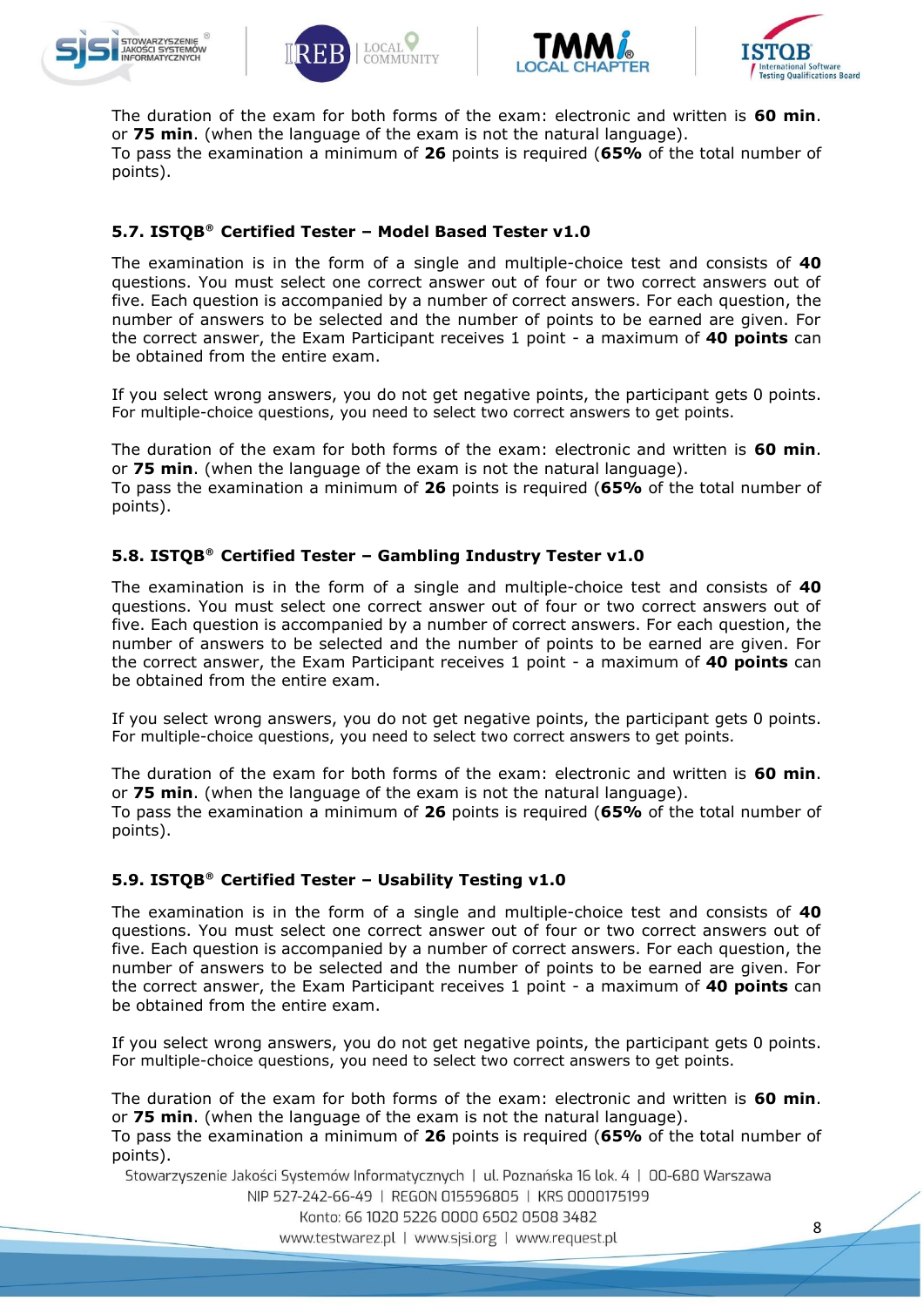







### **5.10. ISTQB**® **Certified Tester – Security Tester v1.0**

The examination is in the form of a single and multiple-choice test and consists of **40**  questions. You must select one correct answer out of four or two correct answers out of five. Each question is accompanied by a number of correct answers. For each question, the number of answers to be selected and the number of points to be earned are given. For the correct answer, the Exam Participant receives 1 point - a maximum of **40 points** can be obtained from the entire exam.

If you select wrong answers, you do not get negative points, the participant gets 0 points. For multiple-choice questions, you need to select two correct answers to get points.

The duration of the exam for both forms of the exam: electronic and written is **60 min**. or **75 min**. (when the language of the exam is not the natural language). To pass the examination a minimum of **26** points is required (**65%** of the total number of points).

# **6. IREB**® **Foundation Level**

### **6.1. Certified Professional for Requirements Engineering IREB**®

The examination is in the form of a single and multiple-choice test and contains true/false questions. The test consists of an **average of 45 questions.** For each question the number of answers to be selected and the number of points to be scored are given, for true/false questions you need to mark the correct answer for each point.

in single or multiple choice questions for the correct answer you can get from 1 to 2 points. In true/false questions, you can get from 1 to 3 points for the correct answer.

The duration of the exam for both forms of the exam: electronic and written is **75 min**. or **90 min**. (when the language of the exam is not the natural language). A minimum of **70%** of correct answers is required to pass the exam.

### **§ 6**

#### **Activities performed before the start of the Exam**

- 1. Upon arrival at the Exam, each Exam Participant is required to confirm his or her presence on the attendance list with his or her own signature, and then occupy the seat as indicated by the Examiner.
- 2. Each Exam Participant is obliged to take with him or her a valid identity document (ID card or passport) and present it to the Examiner before the beginning of the Examination.
- 3. Before the start of the Exam, the Examiner provides the Exam Participants with all the necessary organizational information related to the Exam, in particular, informs the Participants of the organization and procedure of the Exam, instructs how to mark the answers on the examination cards or in the electronic system, orders to deposit all prohibited materials and turn off mobile phones and other data transmission devices (computers, tablets, smartphones, etc.).
- 4. The Examiner may not agree to the Participant's taking the exam, if:
	- a) it is not possible to confirm the identity of the Exam Participant, e.g., due to the lack of identity document or the illegibility of this document,

Stowarzyszenie Jakości Systemów Informatycznych | ul. Poznańska 16 lok. 4 | 00-680 Warszawa NIP 527-242-66-49 | REGON 015596805 | KRS 0000175199 Konto: 66 1020 5226 0000 6502 0508 3482 www.testwarez.pl | www.sjsi.org | www.request.pl

9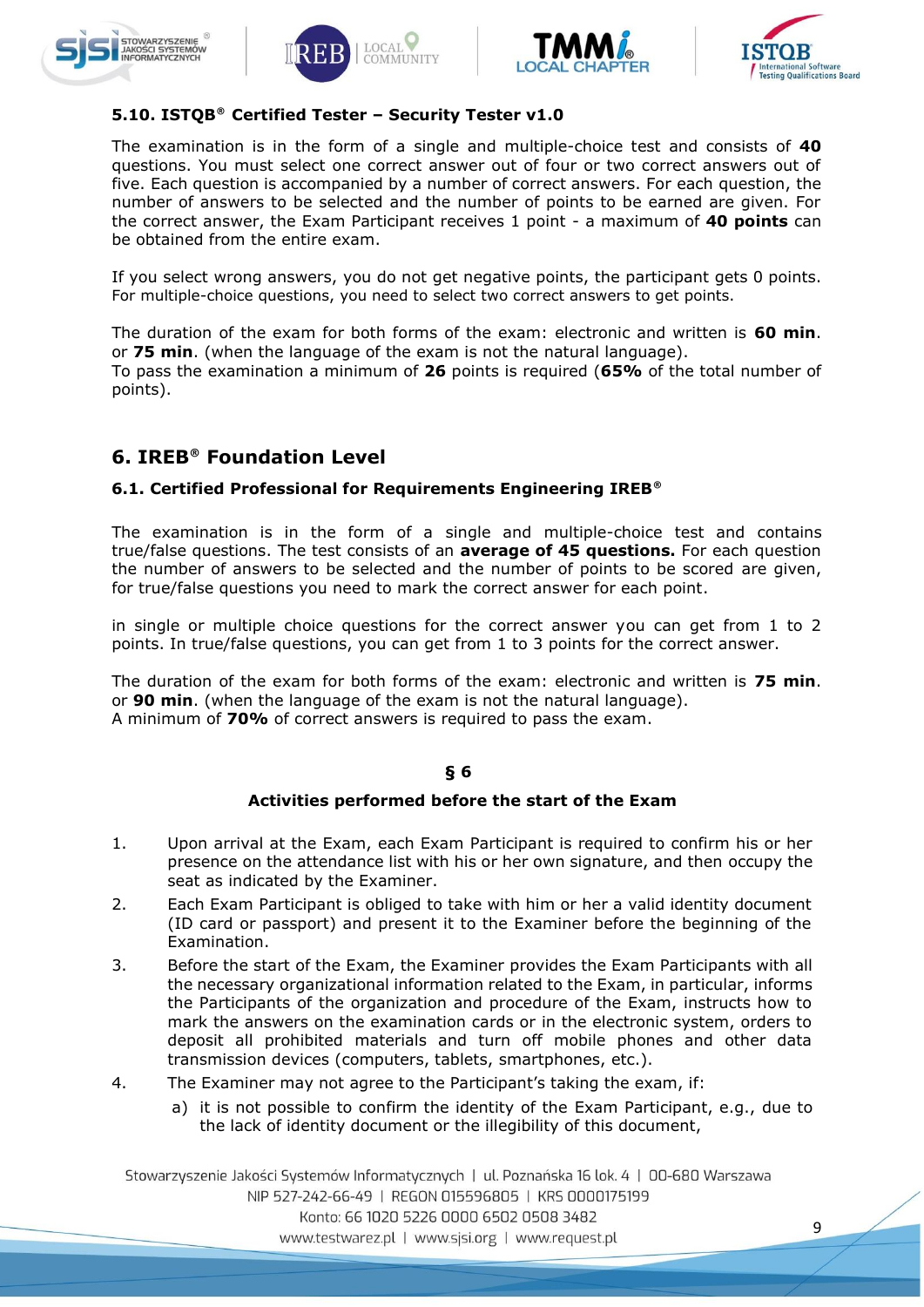







b) when there is a real probability that the Exam Participant is intoxicated or under the influence of illegal substances.

The above circumstances are reported in the exam protocol.

- 5. The Exam must be attended punctually at the appointed time. In case of emergency situations causing inability to arrive on time for the Exam, it is necessary to contact the Examination Centre immediately by phone or e-mail.
- 6. In the case of an exam taken in writing, the Exam Participant is obliged to complete and sign the registration form before taking the substantive part of the exam, in which he is obliged to provide the following information: a) Name and Surname,
	- b) PESEL number (or data of the identity document) and telephone number.
- 7. In the case of an exam taken in writing, each Exam Participant receives a test and answers on the answer card. Each question is accompanied by an instruction on how to mark the answer to the question.
- 8. In the case of an Exam conducted in electronic form, each Exam Participant is provided with a computer with software to fill in the test and an individual login and password to log in to the application, in which the Exam is conducted. After logging in to the examination application, the Participant solves the test by answering the appearing exam questions. Each question is accompanied by an instruction on how to mark the answer to the question.
- 9. Regardless of the form of the Exam, the Examiner instructs the Exam Participants how to mark answers before the start of the Exam.

### **§ 7**

### **Examination procedure**

- 1. Each Exam Participant is required to take the exam on his or her own.
- 2. During the procedure of the Exam, Exam Participants may not contact each other, nor ask the Examiner questions concerning the content of the examination questions, in case of asking the Examiner questions concerning the content of the examination questions, the Examiner will not answer the question.
- 3. During the Exam taken in writing it is forbidden to use pencils and stationery articles that allow easy deletion of written text such as correction pens.
- **4. The Participants are strictly prohibited from copying and distributing examination questions.**
- 5. It is absolutely forbidden to use any educational materials (books, notes, etc.). during the Exam.
- 6. It is absolutely forbidden to use any electronic devices enabling data transmission (phones, computers, tablets, smartwatches, etc.) during the Exam.
- 7. It is forbidden to consume any meals during the exam.
- 8. During the Exams taken in the English language version, it is permissible to use dictionaries corresponding to the language version of the exam and the native language of the Exam Participant, with the proviso that it must be a printed dictionary.
- 9. It is forbidden to leave the examination room during the Exam.
- 10. During the Exam taken in writing Participants may only make notes on the examination sheet or on a sheet provided by the Examiner, which must be legibly signed with their first and last names andreturned with the examination sheet at the end of the examination. The notes will not be read or graded.
- 11. After the end of the Exam taken in writing, each Exam Participant is obliged to give back the examination sheet with any notes to the Examiner. It is unacceptable to take the examination sheets and notes made during the examination outside the examination room.

Stowarzyszenie Jakości Systemów Informatycznych | ul. Poznańska 16 lok. 4 | 00-680 Warszawa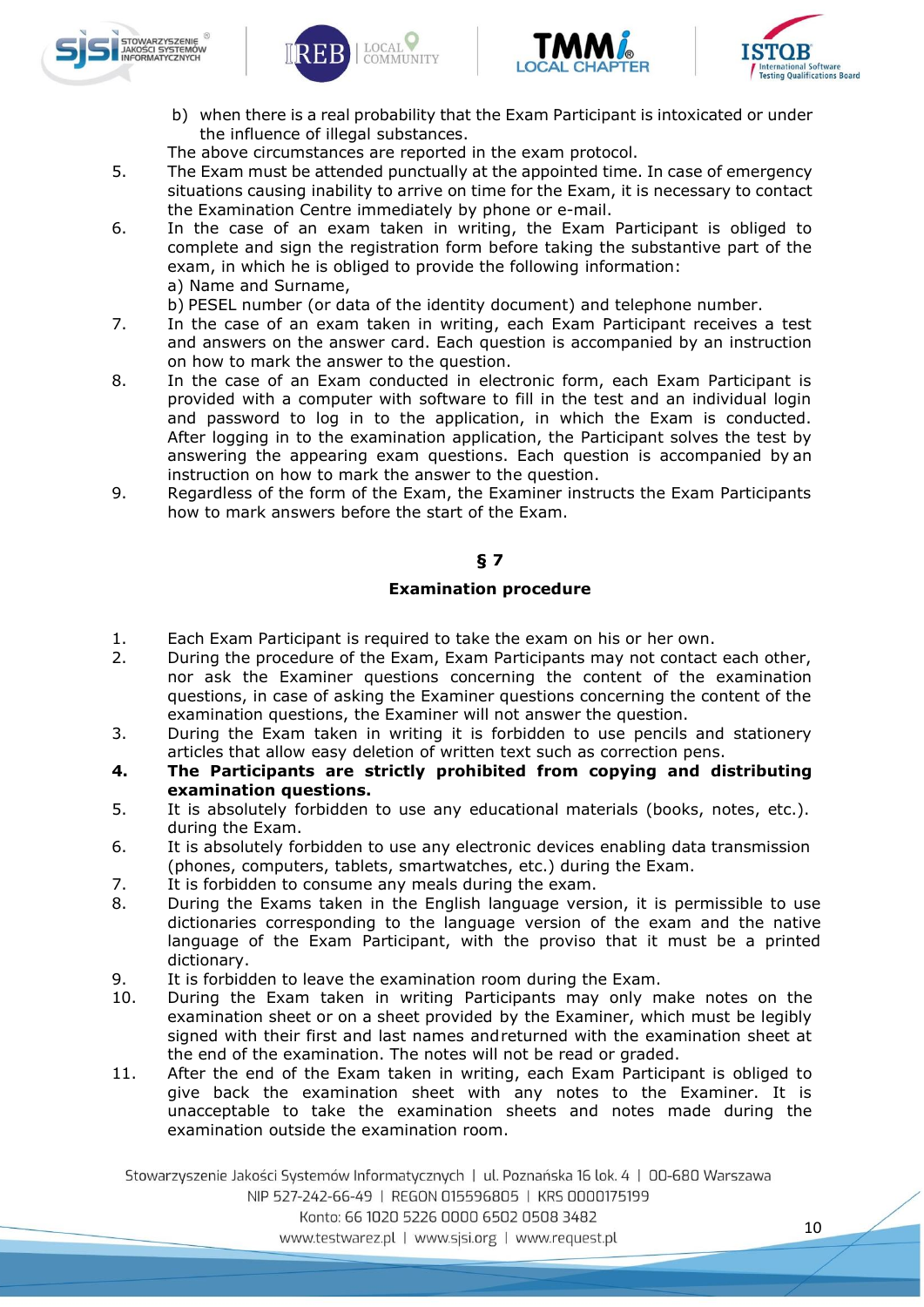







- 12. The Examiner may exclude the Exam Participants who, during the Exam, behave in a manner inconsistent with these Rules, and in particular use prohibited study aids, attempt to copy examination questions, or interfere with the procedure of the Examination.
- 13. The exclusion from the Exam is equivalent to obtaining a negative result from the Exam. Reasons and time of exclusion from the Examination are recorded in the examination protocol.

### **§ 8**

### **End of the examination**

- 1. After handing over the test sheet (in the case of a written examination) or completing the test on the computer, Exam Participants should leave the examination room as soon and as quietly as possible.
- 2. After the expiry of the time allocated for the examination (in the case of a written examination), the Examiner announces the end of the examination. In this case,

the Exam Participant who has not yet returned the exam paper is obliged to return it.

3. After the time allotted for solving the test in electronic form, the exam application blocks the possibility of any edition of the exam paper and informs the Participant about the end of the Exam.

### **§ 9 Results of the examination**

- 1. The results of written Exams are sent to the e-mail address of the Exam Participant stated in the application form, within 7 working days from the date of the Exam.
- 2. Exams completed in electronic form using a computer are checked immediately after the end of the Exam.
- 3. The results of the exams conducted in electronic form are displayed to the Exam Participant after their completion on a computer screen and additionally sent to the e-mail address indicated by him/her on the examination form within 10 days from the date of the Exam.

### **§ 10**

### **Study aids**

- 1. SJSI makes available on the website: <http://sjsi.org/ist-qb/do-pobrania/> and <https://sjsi.org/ireb-do-pobrania/> study aids necessary for proper preparing to participate in the Exam such as: syllabuses, dictionaries, sample exam questions for different exam types and levels. Additionally, it provides approved English language versions of these materials.
- 2. The study aids indicated above are the only materials, generally available and approved in agreement with the individual organizations, i.e.,  $ISTQB<sup>®</sup>$  and  $IREB<sup>®</sup>$ .
- 3. The above-mentioned study aids may not be used by the Exam Participants during the Exams.

Stowarzyszenie Jakości Systemów Informatycznych | ul. Poznańska 16 lok. 4 | 00-680 Warszawa NIP 527-242-66-49 | REGON 015596805 | KRS 0000175199 Konto: 66 1020 5226 0000 6502 0508 3482 www.testwarez.pl | www.sjsi.org | www.request.pl

11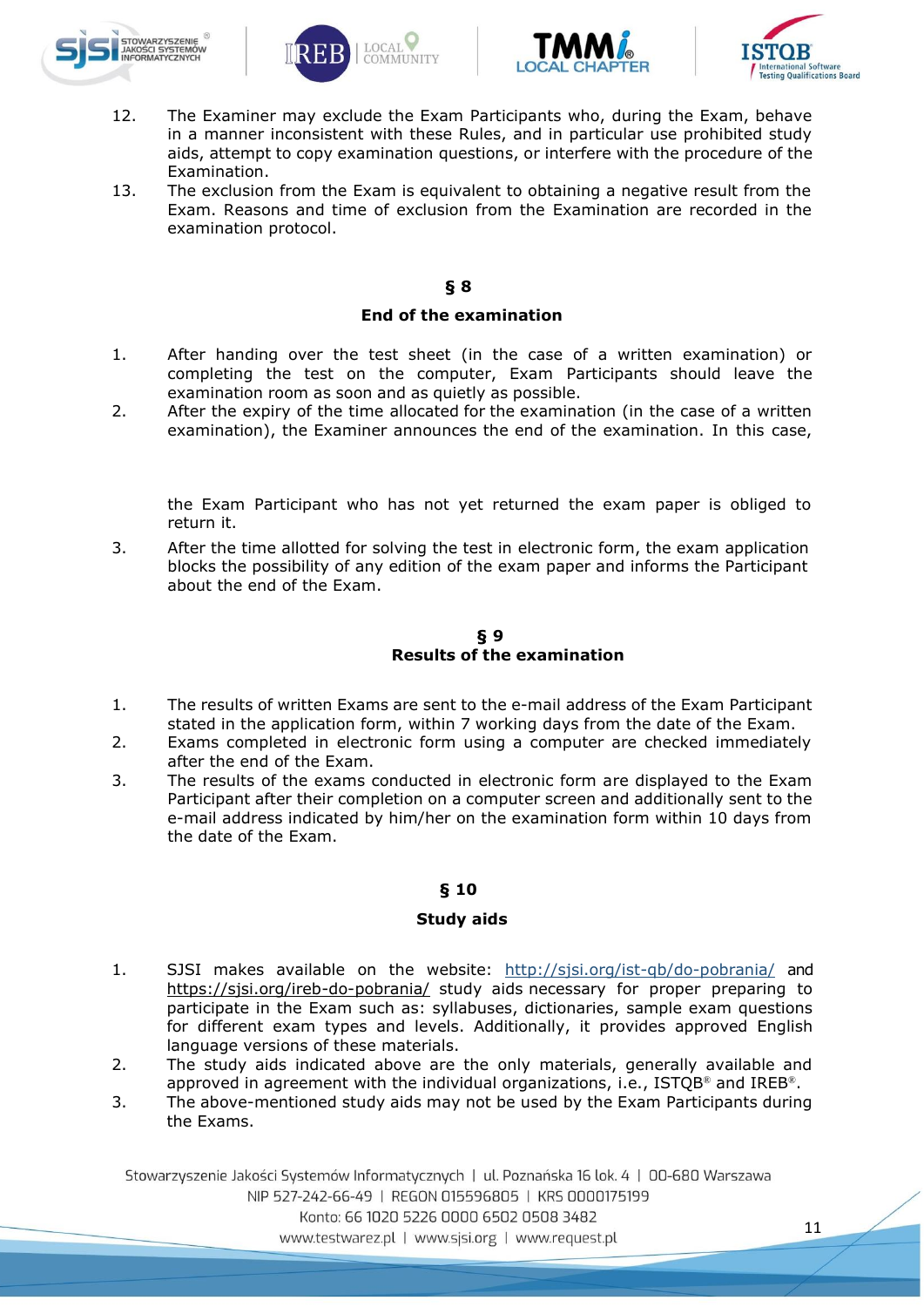







- 4. All study aids provided by SJSI are subject to the protection provided for in the provisions of the Act of 4 February 1994 on Copyright and Related Rights.
- 5. SJSI is the owner or licensee of all content (photos, text, video, music, etc.) placed on a website available under the domain <http://sjsi.org/ist-qb/do-pobrania/> or <https://sjsi.org/ireb-do-pobrania/>.
- 6. The Exam Participants and other Internet users without the consent of SJSI or the owner of the published materials may not use the content of the website available under domains <http://sjsi.org/ist-qb/do-pobrania/> and [https://sjsi.org/ireb-do](https://sjsi.org/ireb-do-pobrania/)[pobrania/](https://sjsi.org/ireb-do-pobrania/).

### **§ 11**

### **Complaints**

- 1. The Exam Participant is entitled to lodge a complaint to the Examination Centre concerning the procedure of the Exam and its result. The complaint should be made in writing.
- 2. The complaint must be justified as accurately and precisely as possible.
- 3. The Examination Centre will consider any complaint lodged within 14 days of receipt. The Examination Centre will immediately notify the Exam Participant who made the complaint about the results of the complaint procedure.
- 4. SJSI does not provide for the possibility of using out-of-court methods of handling consumer disputes.

### **§ 12**

### **Archiving**

- 1. SJSI archives all examination sheets filled in paper form as well as examination sheets filled in electronically (when taking the exam with a computer), for a period of six years. Assessment sheets are stored for the same period.
- 2. The paper examination sheets and paper assessment sheets are archived by scanning them and placing them in an electronic archive maintained by SJSI.
- 3. The original examination sheets, which were originally in written form, after being scanned and archived, will be destroyed by authorized persons.
- 4. The Examination Centre allows the Exam Participant to make a personal inspection of the archived exam sheet - only in electronic form (also for Exams that were solved in a paper version).
- 5. Access to the examination questions will be available only at the seat of the Examination Centre in Wrocław, using electronic devices (laptop, tablet) belonging to the Examination Center.
- 6. The Exam Participant interested in viewing their own exam paper is obliged to send such information to the following address: eqzaminy@sjsi.org.
- 7. Before presenting the exam paper to the Exam Participant, the Exam Participant must present a photo ID to an authorized employee of the Examination Center to confirm his or her identity.
- 8. The Exam Participant inspecting the exam paper and the grade sheet is entitled to a maximum of 1 clock hour. When reading the exam paper, it is forbidden to copy the exam paper and the questions contained therein.
- 9. The Examination Centre may refuse to provide access to the examination questions to a person who does not present an identity card.

Stowarzyszenie Jakości Systemów Informatycznych | ul. Poznańska 16 lok. 4 | 00-680 Warszawa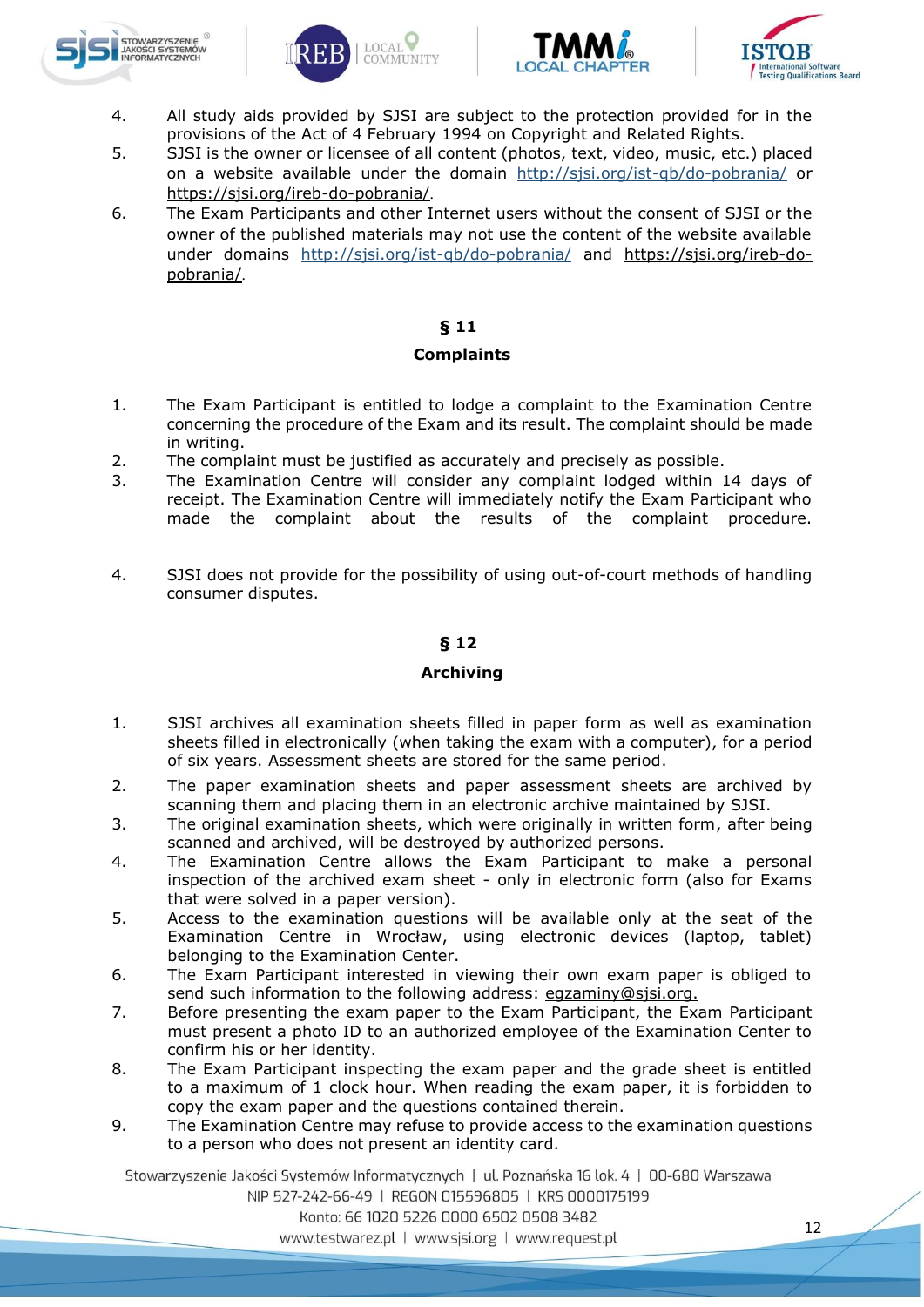







### **§ 13**

#### **Certificate Delivery**

- 1. For those who have obtained a positive result from the Exam, SJSI issues appropriate certificates confirming obtaining a test or analytical qualification at a given level.
- 2. The certificates are delivered by courier (certificates in paper version) or in electronic form (certificates in PDF) by sending them by e-mail to the address provided by the Exam Participant.
- 3. In case of choosing to send the certificate by courier: - the maximum time of preparation and awarding the certificate is 35 days from the date of receipt by the Exam Participant of the Exam results,

- at the moment of sending the certificate by SJSI, the Exam Participant will receive a notification by e-mail,

- in case of non-collection of the parcel sent by courier, SJSI may send the certificate again only at the cost of the Exam Participant according to the price list shown on the website: <http://sjsi.org/oplaty-egzaminacyjne/> and <https://sjsi.org/oplaty-egzaminacyjne-ireb/>

- if SJSI needs to deliver the certificate outside the country, the Exam Participant is obliged to pay an additional fee in accordance with the price list <http://sjsi.org/oplaty-egzaminacyjne/> and [https://sjsi.org/oplaty-egzaminacyjne](https://sjsi.org/oplaty-egzaminacyjne-ireb/)[ireb/.](https://sjsi.org/oplaty-egzaminacyjne-ireb/) In a situation where a parcel sent outside the country will not be collected from the courier, each subsequent sending it by SJSI outside the country requires payment of a fee in accordance with the price list available on the website: <http://sjsi.org/oplaty-egzaminacyjne/> and [https://sjsi.org/oplaty-egzaminacyjne](https://sjsi.org/oplaty-egzaminacyjne-ireb/)[ireb/.](https://sjsi.org/oplaty-egzaminacyjne-ireb/)

- 4. The certificate (regardless of the language version chosen by the Exam Participant) is sent in two language versions: Polish and English.
- 5. SJSI allows for personal collection of the certificate (by prior arrangement and presentation of an identity document) at the seat of the Examination Centre, i.e., in the TIMES Building, ul. Kazimierza Wielkiego 1 in Wrocław from Monday to Friday during office hours, i.e., from 9.00 am to 5.00 pm.

### **IV Final Provisions**

### **§ 14**

- 1. **The content of the Regulations is effective from the date of publication of the current and subsequent versions of the Regulations**. The Regulations are available in an electronic version on the SJSI website.
- 2. The Rules are part of the agreement concluded between SJSI and the Exam Participant.
- 3. The personal data of the Exam Participants will be processed by the SJSI in accordance with the generally applicable regulations, including the provisions of the GDPR and the provisions of the Personal Data Protection Act of 10 May 2018. Detailed information concerning processing of personal data of the Exam Participants has been included in the information on processing of personal data, which constitutes Attachment No. 2 to these Rules.
- 4. Any disputes arising between the Exam Participant being a Consumer and SJSI will be settled by the Competent Court in accordance with the Code of Civil Procedure.

Stowarzyszenie Jakości Systemów Informatycznych | ul. Poznańska 16 lok. 4 | 00-680 Warszawa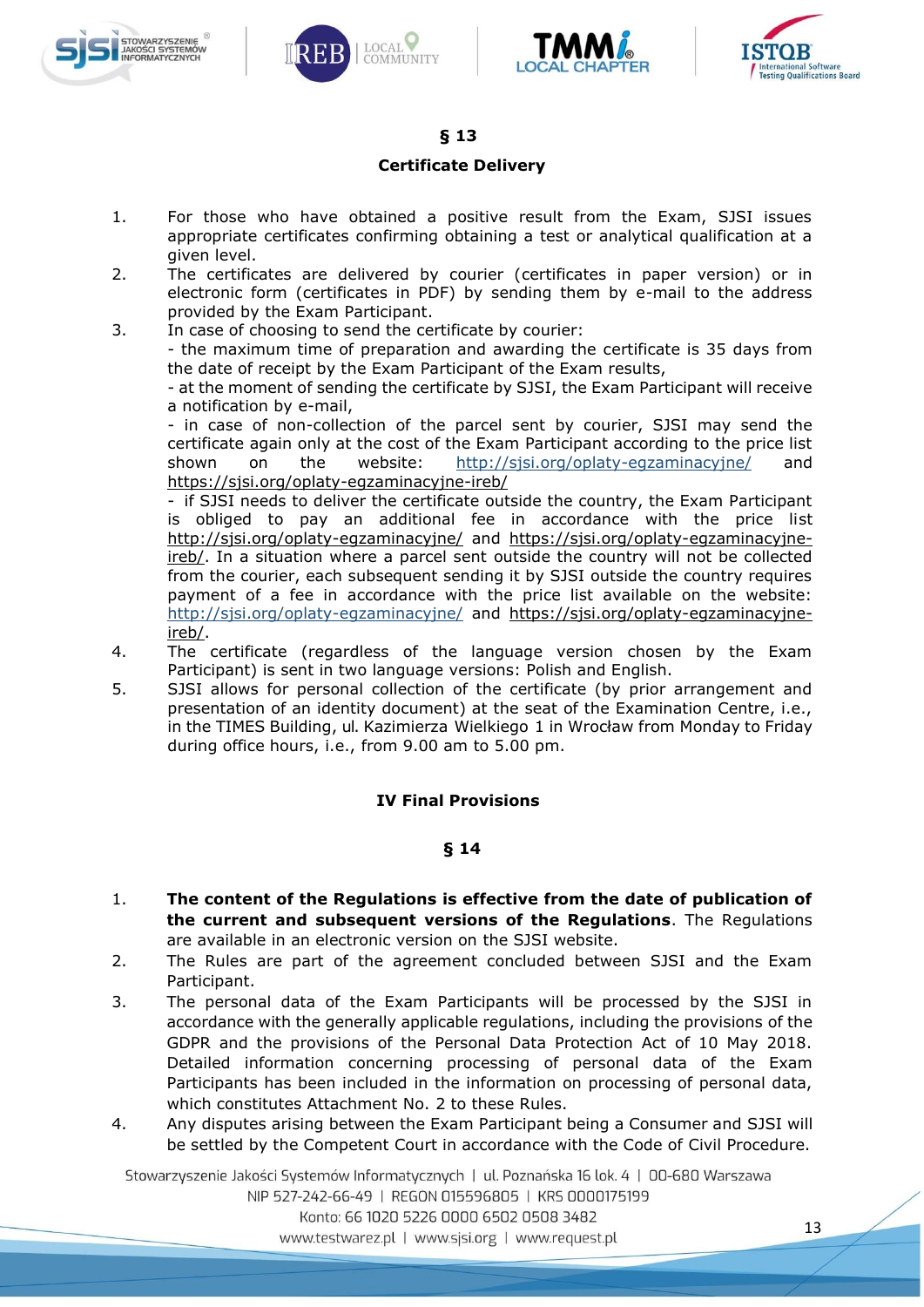







- 5. Any disputes arising between the Business Partner and SJSI will be settled by the Court having jurisdiction over the registered office of SJSI in Wrocław.
- 6. SJSI reserves the right to make changes in the content of these Rules, in particular if such change results from a change in the applicable legislation. An amendment to the Rules will be effective within the period specified by SJSI, however, not shorter than 14 days from the time of determining the new content of the Rules.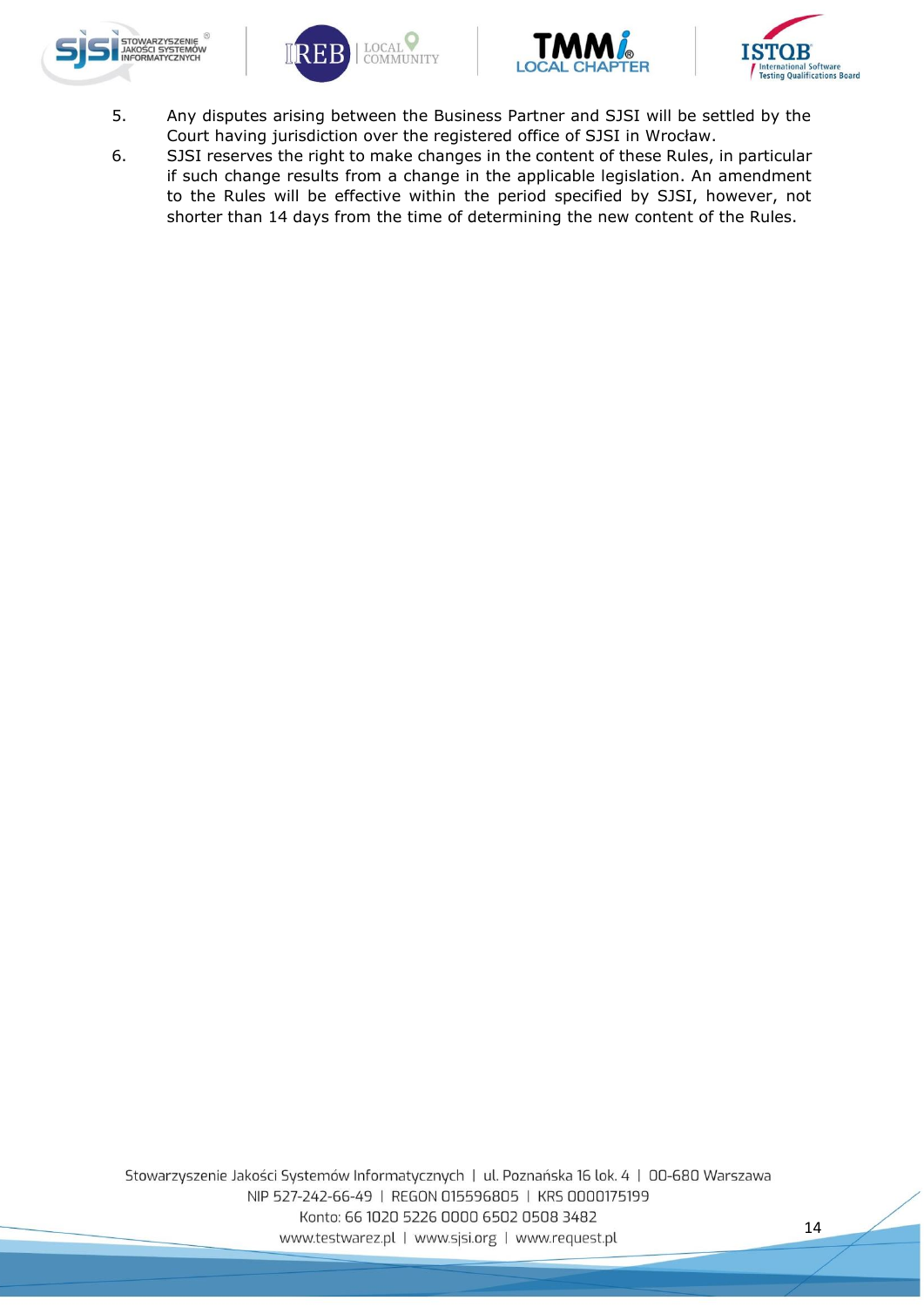







### **ATTACHMENT NO. 1 to Exam Rules**

### **Requirements for the premises where the Closed Exam is organized**

- 1. In the room where the Exam takes place, there can be a maximum of one person per 4m2 of the room area.
- 2. The spacing between participants must be at least 1.5 m. The Examiner's desk must be located at a minimum distance of 2 meters from the nearest sitting Exam Participant.
- 3. In the room where the Exam takes place, the tables should be set up in a "school" form, and the spacing between the tables should be at least 1 meter. In the case of combined tables, when estimating the number of Exam Participants who can use the available seats, SJSI will take into account half the number of available seats in the room (Exam Participants may be seated every second place).
- 4. The room in which the Exam takes place should be properly soundproofed and have sufficiently good lighting.
- 5. In the room there should be a separate table and chair for the Examiner, clean sheets of paper and a board (flipchart), on which the Examiner will be able to write down the most important organizational information for the Exam Participants.
- 6. In the case of ordering the Exam in electronic form, it is necessary to provide access to electricity (electrical sockets at the tables for exam participants) and access to an efficiently functioning Internet network.
- 7. When determining the number of Exam Participants, remember to ensure an efficient communication route, away from other people (passage in the room with a distance of 1.5 meters from other Exam Participants).
- 8. Care should be taken to ensure that people waiting to enter the room do not stay crowded in one room / corridor and comply with the generally applicable restrictions.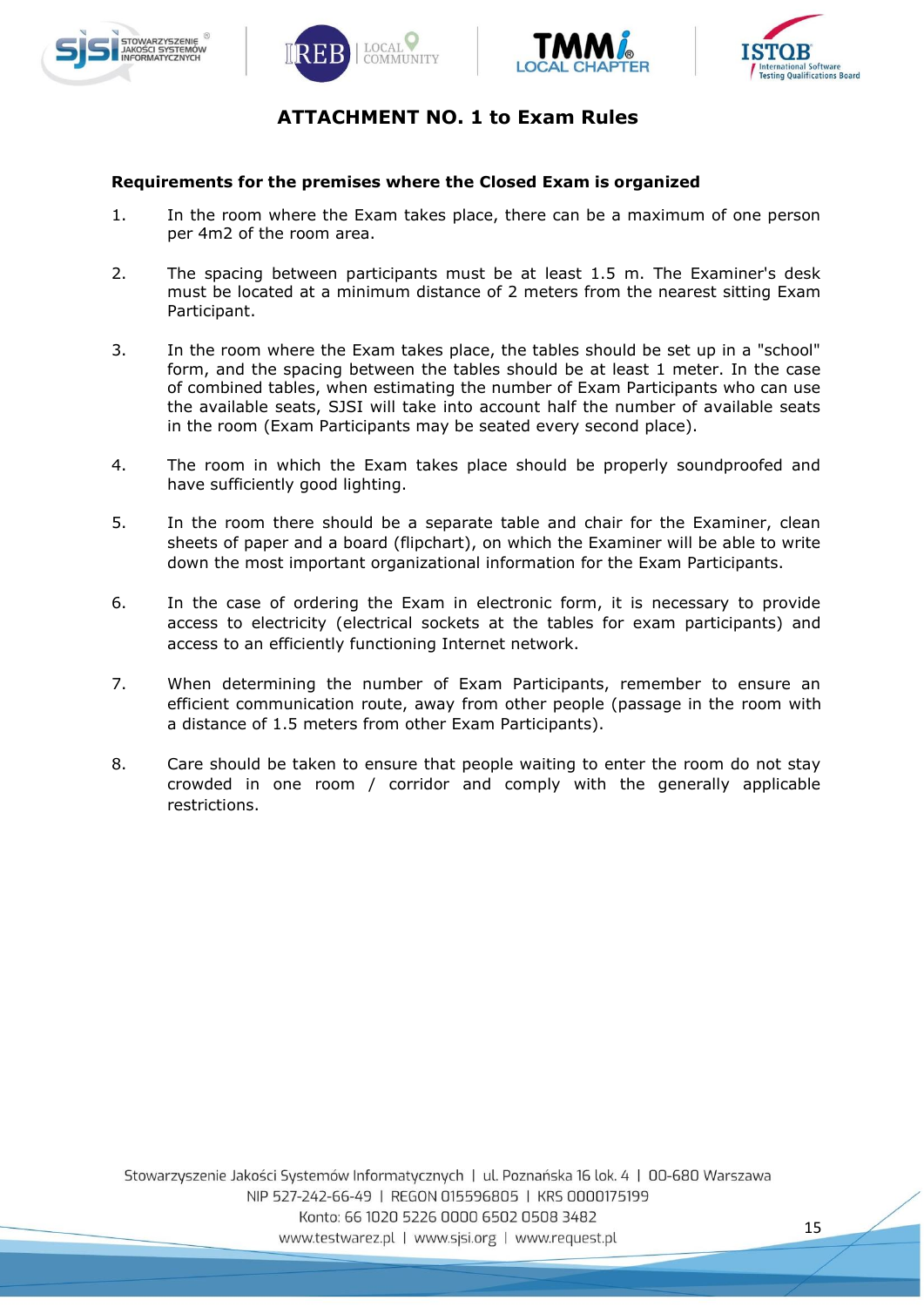







# **ATTACHMENT NO. 2 to Exam Rules: PERSONAL DATA PROCESSING**

### **Who is the personal data controller?**

The Personal Data Controller is Stowarzyszenie Jakości Systemów Informatycznych registered in Warsaw (00-680) at ul. Poznańska 16 apt. 4, entered into the Register of Associations, Other Social and Professional Organisations, Foundationsand Public Health Care Institutions kept by the District Court for the Capital City of Warsawin Warsaw, XII Commercial Division of the National Court Register under the entry number KRS 0000175199, with the tax number (NIP) 5272426649 and REGON No. 015596805, hereinafter "The Association".

# **Data Protection Officer**

The Association has not appointed its Data Protection Officer.

# **How can Data Protection Officer be contacted?**

In matters concerning the processing of personal data by the Data Controller, please contact us in writing by sending correspondence to the address of our office in Wrocław, located at ul. Kazimierza Wielkiego 1, 50-077 Wrocław.

It is also possible to contact us by e-mail, in which case please send your message to theaddress: [rodo@sjsi.org](mailto:rodo@sjsi.org)

# **What personal data can be processed by the Association?**

The Personal Data Controller may process the following personal data:

- first name(s) and surname(s) and/or business names,
- PESEL number,
- birth date,
- information about bank accounts and payment and debit card numbers, etc.,
- address of residence, delivery address,
- telephone number,
- e-mail address.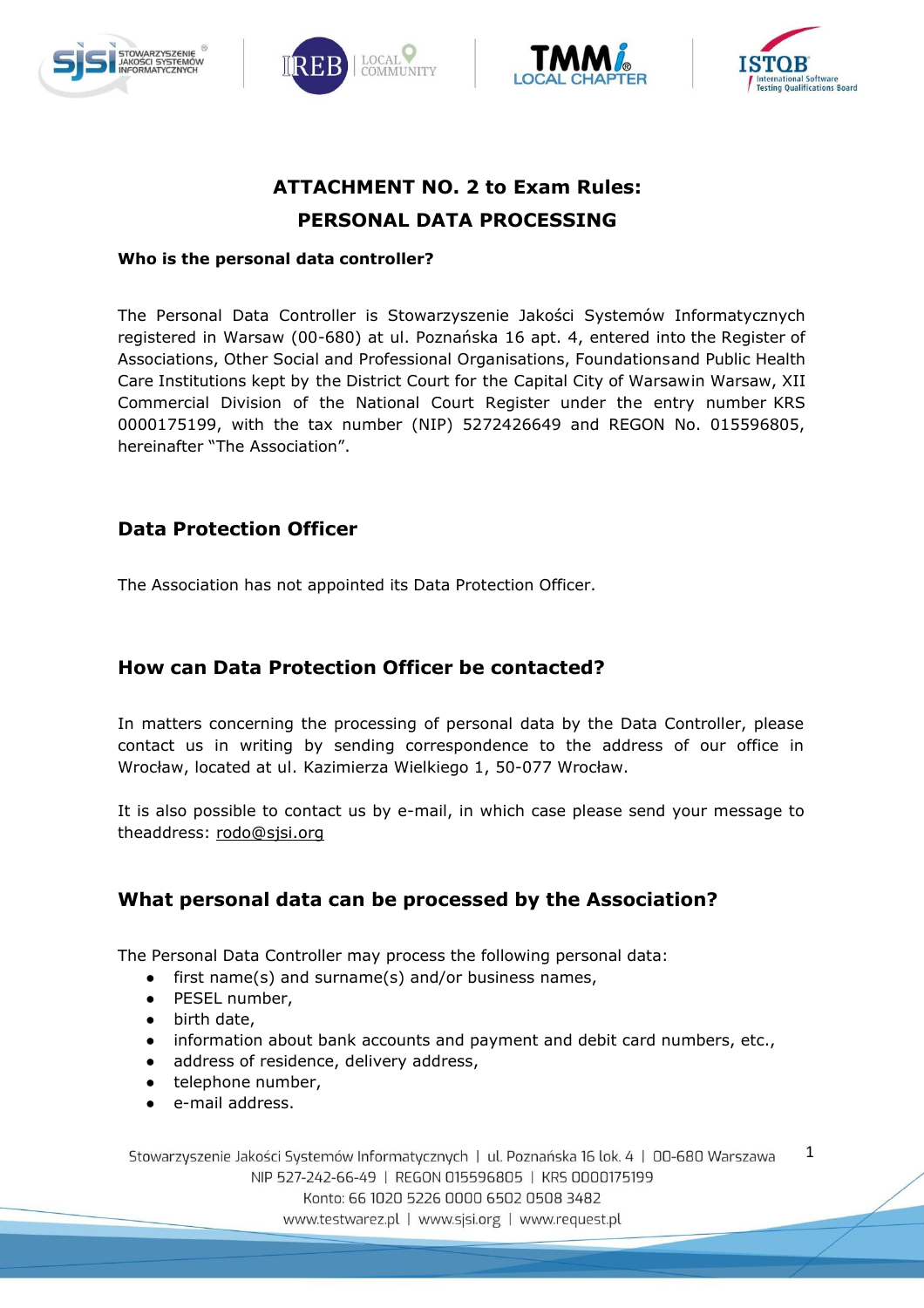







# **What is the legal basis of the processing of your personal data?**

The legal basis for the processing of personal data may be provided:

- fulfilling the legal obligation of SJSI (Art. 6.1(c) GDPR) with regard to billing, data storage period and other;
- performance of the contract, including the contract for participation in the  $exam(Art. 6.1(b) GDPR);$
- legitimate interests of SJSI (Art.  $6.1(f)$  GDPR) to meet the obligations arising from the regulations on personal data protection so as not to expose SJSI to financial penalties and other liability;
- consent of the data subject (Art.  $6.1(a)$  GDPR) if the use of personal data is not necessary for the performance of the contract, the execution of a legal obligation or does not constitute a legally justified interest of the Association, which may askfor the consent to certain ways of using the personal data.

# **What are the purposes of personal data processing?**

The purposes for which SJSIprocesses personal data are:

- administering of Exam for software testers or the exam for requirements engineers,
- organization of conferences, events, trainings,
- fulfilling legal obligations,
- making settlements,
- sending the newsletter and marketing content,
- sending job offers / cooperation offers.

# **What are your rights in relation to the processing of personal data?**

Every person has the right to:

- access the personal data and to receive copies of their data,
- rectify (correct) the personal data,
- delete the personal data,
- limit the processing of the personal data,
- transfer the personal data if the data are processed on the basis of a contract or consent. The Association will transfer the data to the data subject on an appropriatemedium or will send the data to the designated entity,
- raise an objection to the processing of the personal data,

2 Stowarzyszenie Jakości Systemów Informatycznych | ul. Poznańska 16 lok. 4 | 00-680 Warszawa NIP 527-242-66-49 | REGON 015596805 | KRS 0000175199

Konto: 66 1020 5226 0000 6502 0508 3482

www.testwarez.pl | www.sjsi.org | www.request.pl